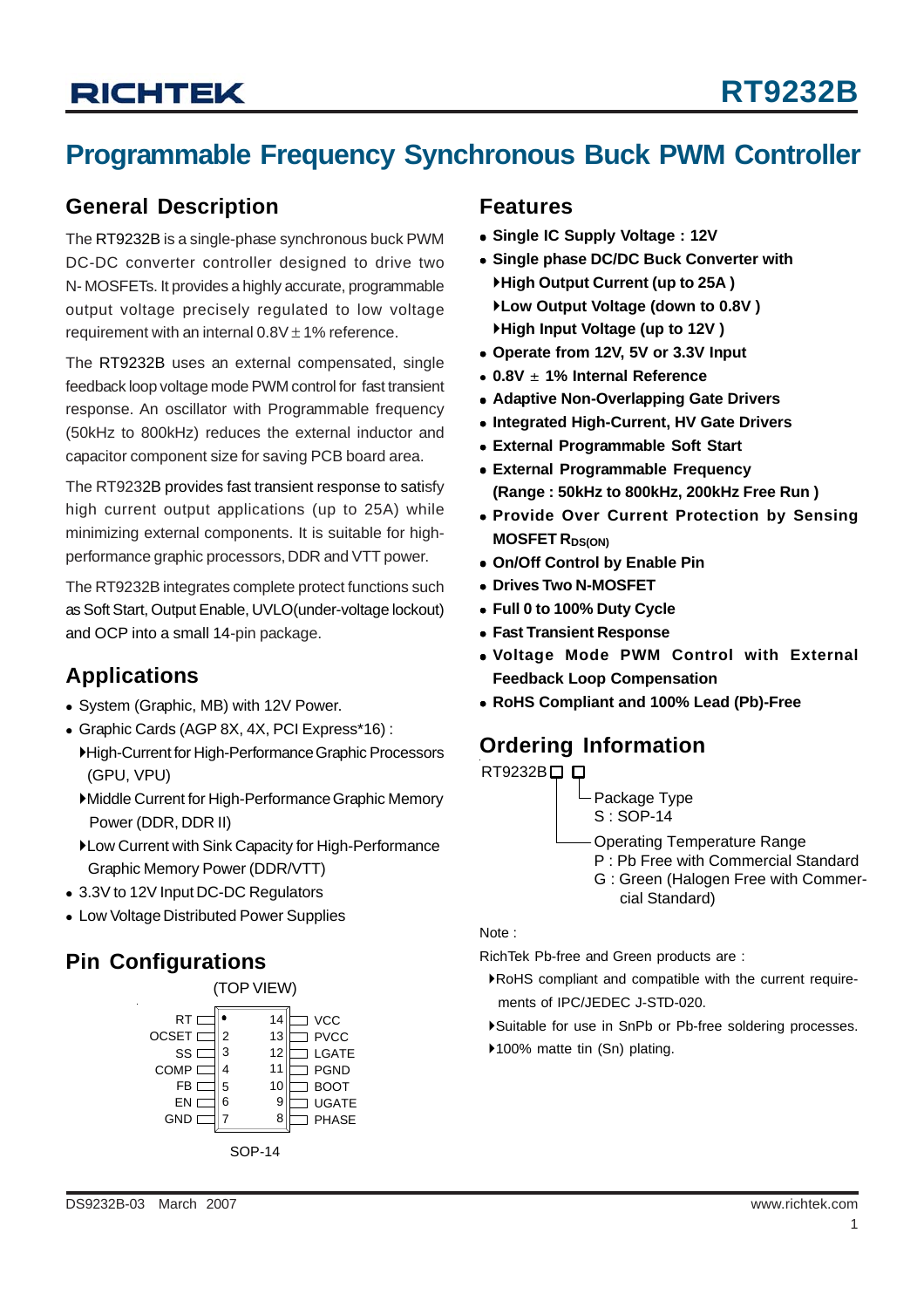

## **Typical Application Circuit**



### **Functional Pin Description**

| Pin No.        | <b>Pin Name</b> | <b>Pin Function</b>                          |
|----------------|-----------------|----------------------------------------------|
| 1              | RT              | <b>Oscillator Frequency Setting</b>          |
| 2              | <b>OCSET</b>    | Set Over Current Protection Triggering Level |
| 3              | SS              | Soft Start Time Interval Setting             |
| 4              | <b>COMP</b>     | <b>Feedback Compensation</b>                 |
| 5              | FB.             | Voltage Feedback                             |
| 6              | EN              | Chip Enable (Active High)                    |
| $\overline{7}$ | GND             | IC Signal Reference Ground                   |
| 8              | <b>PHASE</b>    | Return Path for Upper MOSFET                 |
| 9              | UGATE           | <b>Upper MOSFET Gate Drive</b>               |
| 10             | <b>BOOT</b>     | Input Supply for Upper Gate Drive            |
| 11             | <b>PGND</b>     | Power Ground                                 |
| 12             | LGATE           | Lower MOSFET Gate Drive                      |
| 13             | <b>PVCC</b>     | Input Supply for Lower Gate Drive            |
| 14             | <b>VCC</b>      | Internal IC Supply (12V Bias)                |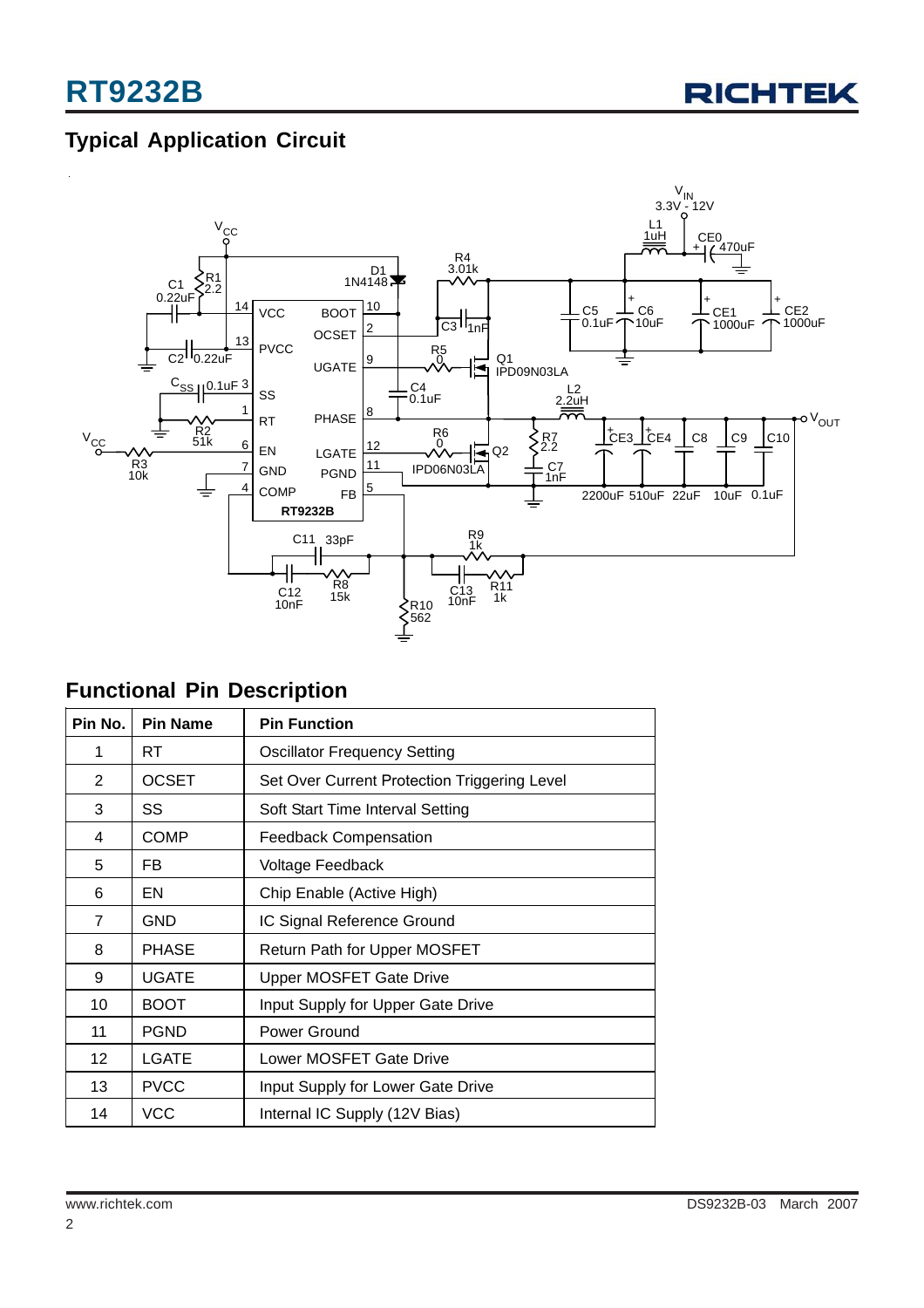### **Function Block Diagram**



### **Operation**

### **Startup**

RT9232B initializes automatically after receiving both  $V_{CC}$ and  $V_{IN}$  power. Special power-on sequence is not necessary. The Power-On Reset (POR) function continually monitors input supply voltages and enable voltage. POR function monitors IC power via VCC pin and external MOSFET power via OCSET pin. Voltage on OCSET pin is a fixed voltage drop less than  $V_{IN}$ . When voltages on VCC, OCSET, and EN pins exceed their thresholds, POR function initializes soft-start operation. POR inhibits driver operation while EN pin pulls low. Transitioning EN pin high after input supply voltages ready initializes soft-start operation.

#### **Soft-Start**

After POR function releases soft-start operation, an internal 10uA current source charges an external capacitor on SS pin (Css) to 5V. Soft-start function clamps both COMP & FB pins to SS pin voltage & a fixed voltage drop less than SS pin voltage respectively. Thus upper MOSFET turns on at a limited duty and output current overshoot can be reduced. This method provides a rapid and controlled output voltage rise.

### **OCP**

The OCP function monitors output current by using upper MOSFET R<sub>DS(ON)</sub>. The OCP function cycles soft-start function in a hiccup mode. Overcurrent triggering level can be arbitrarily set by adjusting  $R_{OCSET}$ . An Internal 200 $\mu$ A current sink makes a voltage drop across  $R_{OCSET}$  from  $V_{IN}$ . When  $V_{PHASE}$  is lower than  $V_{OCSET}$ , OCP function initializes soft-start cycles. The soft-start function discharges  $C_{SS}$  with 10 $\mu$ A current sink and disable PWM function. Then soft-start function recharges Css and PWM operation resumes. The soft-start hiccup restarts after SS voltage fully charges to 4V if the output short event still remains. The converter is shutdown permanently after 3 times hiccup and only restarting supply voltages can enable the converter. The OCP funcion will be triggered as inductor current reach :

$$
I_{L(MAX)} = \frac{I_{OCSET} \times R_{OCSET}}{R_{DS(ON)}}
$$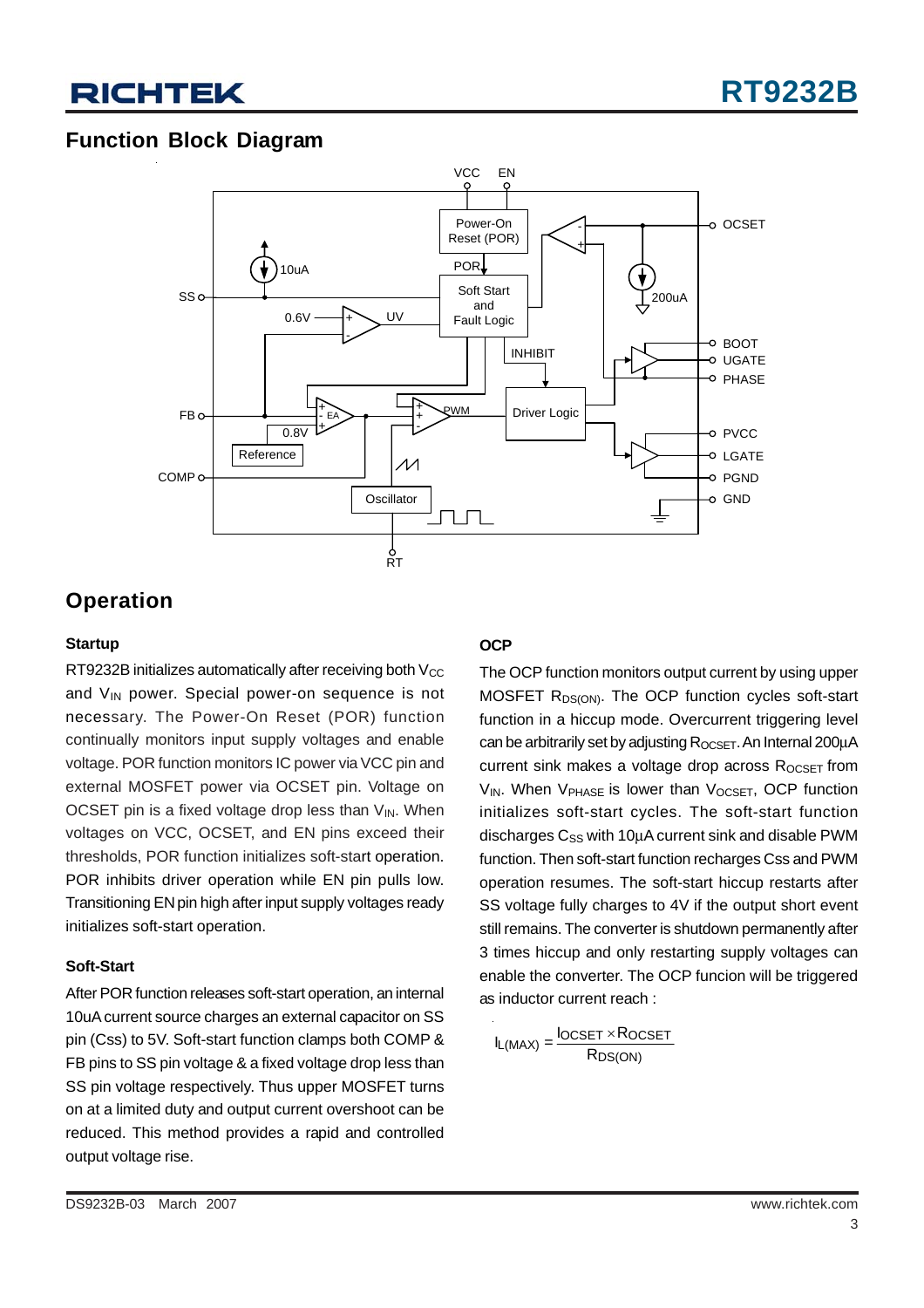# **RT9232B**



To prevent OC form tripping in normal operation, ROCSET must be carefully chosen with :

- 1. Maximum  $R_{DS(ON)}$  at highest junction temperature
- 2. MInimum I<sub>OCSET</sub> from specification table
- 3.  $I_{L(MAX)} > I_{OUT(MAX)} + \Delta I_L/2$

 $\Delta I_L$  = inductor ripple current

#### **Under Voltage Protection**

The under voltage protection function protects the converter from an shorted output by detecting the voltage on FB pin to monitor the output voltage. The UVP function cycles soft-start function in a hiccup mode. When output voltage lower than 75% of designated voltage, UVP function initializes soft-start cycles. The soft-start function discharges Css with 10μA current sink and disable PWM operation. Then soft-start function recharges Css and PWM operation resumes. The soft-start hiccup restarts after SS voltage fully charges to 4V if the output short event still remains. The converter is shutdown permanently after 3 times hiccup and only restarting supply voltages can enable the converter.

4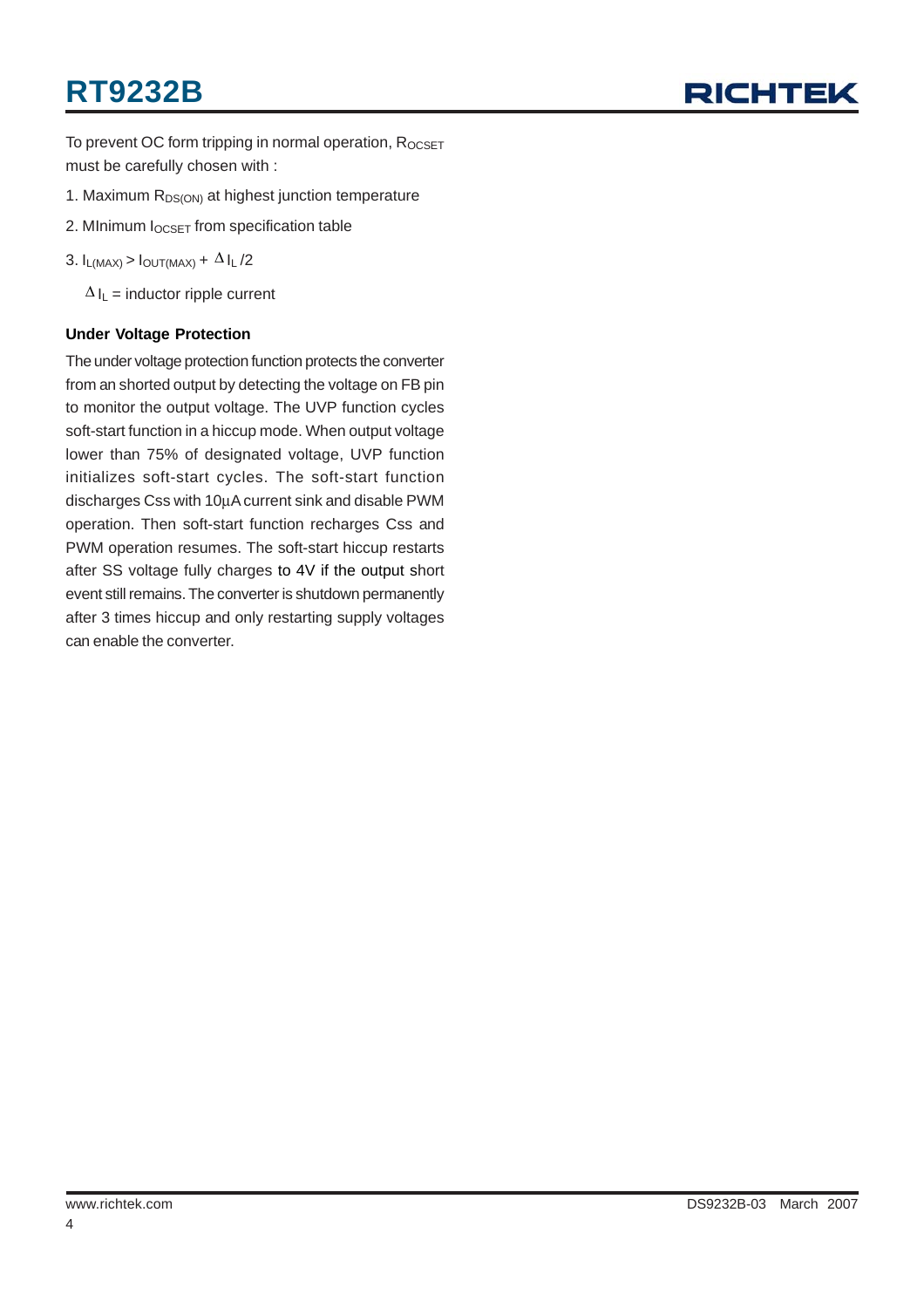## **Absolute Maximum Ratings** (Note 1)

| • PHASE to GND                        |  |
|---------------------------------------|--|
|                                       |  |
|                                       |  |
|                                       |  |
| • BOOT to GND                         |  |
|                                       |  |
|                                       |  |
|                                       |  |
|                                       |  |
| • Package Thermal Resistance (Note 4) |  |
|                                       |  |
|                                       |  |
|                                       |  |
|                                       |  |
| • ESD Susceptibility (Note 2)         |  |
|                                       |  |
|                                       |  |

## **Recommended Operating Conditions** (Note 3)

## **Electrical Characteristics**

( $V_{CC}$  = 12V, T<sub>A</sub> = 25°C, Unless otherwise specified.)

| <b>Parameter</b>                    |           | <b>Symbol</b>        | <b>Test Conditions</b>            | Min   | Typ. | <b>Max</b> | <b>Units</b> |  |
|-------------------------------------|-----------|----------------------|-----------------------------------|-------|------|------------|--------------|--|
| V <sub>CC</sub> Supply Current      |           |                      |                                   |       |      |            |              |  |
| <b>Nominal Supply Current</b>       |           | Icc                  | $EN = V_{CC}$ , UGATE, LGATE open | --    | 3    |            | mA           |  |
| <b>Power-On Reset (POR)</b>         |           |                      |                                   |       |      |            |              |  |
| V <sub>CC</sub> Rising Threshold    |           | V <sub>CC_ON</sub>   | $V$ OCSET = 4.5V                  | 8.4   | --   | 10.4       | V            |  |
| Power On Reset Hysteresis           |           |                      | $V$ OCSET = 4.5V                  | 0.3   | 0.7  | $- -$      | V            |  |
| OCSET Rising Threshold for start up |           | VOCSET_ON            |                                   | --    | 1.5  | 2          | V            |  |
| Enable Input Threshold (ON)         |           | V <sub>EN_ON</sub>   | $V_{OCSET} = 4.5V$                | --    | --   | 2          | V            |  |
| Enable Input Threshold (OFF)        |           | V <sub>EN, OFF</sub> | $V$ OCSET = 4.5V                  | 0.8   | --   | $- -$      | V            |  |
| <b>Oscillator</b>                   |           |                      |                                   |       |      |            |              |  |
| <b>Free Running Frequency</b>       | RT9232B   | fosc                 |                                   | 170   | 200  | 230        | kHz          |  |
|                                     | Variation |                      | 6k < (RT to GND) < 200k           | $-20$ | --   | 20         | %            |  |
| Ramp Amplitude                      |           | $\Delta V$ OSC       |                                   | $- -$ | 1.5  |            | $V_{P-P}$    |  |

*To be continued*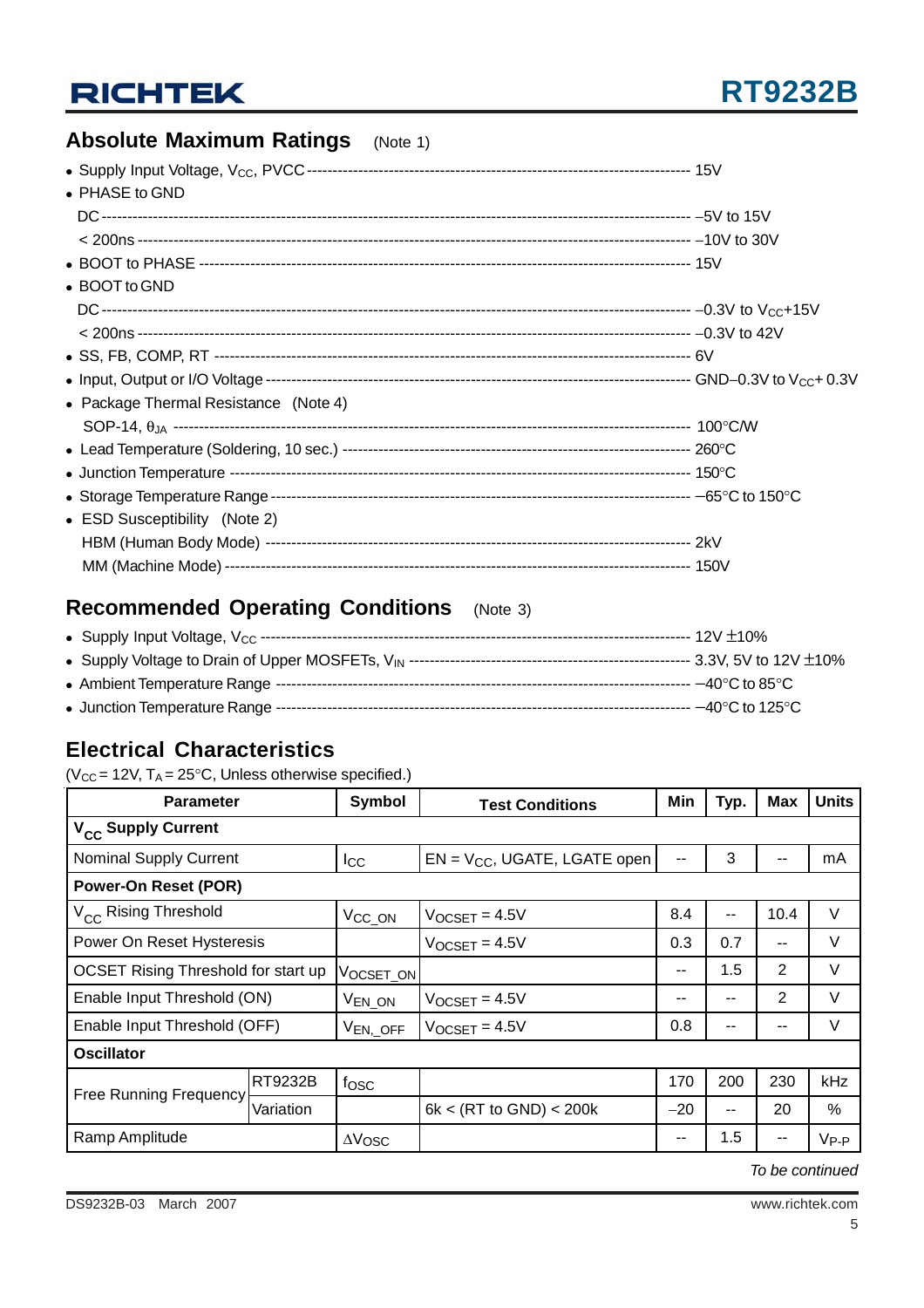# **RT9232B**

| <b>RICHTEK</b> |  |  |
|----------------|--|--|
|                |  |  |

| <b>Parameter</b>                  | Symbol        | <b>Test Conditions</b>                                                              | Min                      | <b>Typ</b> | <b>Max</b>               | <b>Units</b> |  |
|-----------------------------------|---------------|-------------------------------------------------------------------------------------|--------------------------|------------|--------------------------|--------------|--|
| Reference                         |               |                                                                                     |                          |            |                          |              |  |
| Error Amplifier Reference Voltage | <b>VREF</b>   |                                                                                     | 0.792                    | 0.8        | 0.808                    | $\vee$       |  |
| <b>Error Amplifier</b>            |               |                                                                                     |                          |            |                          |              |  |
| DC gain                           |               |                                                                                     | $\overline{a}$           | 88         | $\overline{a}$           | dB           |  |
| Gain-Bandwidth product            | <b>GBW</b>    |                                                                                     | --                       | 15         | --                       | <b>MHz</b>   |  |
| <b>Slew Rate</b>                  | <b>SR</b>     | COMP=10pF                                                                           | $\overline{\phantom{a}}$ | 6          | $-$                      | $V/\mu s$    |  |
| <b>Soft Start</b>                 |               |                                                                                     |                          |            |                          |              |  |
| <b>External SS Source Current</b> | <b>Iss</b>    |                                                                                     | $\overline{7}$           | 10         |                          | $\mu$ A      |  |
| <b>PWM Controller Gate Driver</b> |               |                                                                                     |                          |            |                          |              |  |
| <b>Upper Drive Source</b>         | $R_{UG\_SC}$  | $V_{\text{BOOT}-\text{PHASE}} = 12V$<br>$V_{\text{BOOT}-\text{UGATE}} = 1 \text{V}$ | $\overline{a}$           | 5.2        | $\overline{\phantom{a}}$ | $\Omega$     |  |
| <b>Upper Drive Sink</b>           | $R_{UG\_SK}$  | $V_{\text{BOOT}-\text{PHASE}} = 1V$                                                 | $\overline{\phantom{a}}$ | 2.7        | $-$                      | $\Omega$     |  |
| <b>Lower Drive Source</b>         | $R_{LG_SC}$   | $V_{\text{PVCC} - \text{LGATE}} = 1V$                                               | $\overline{\phantom{a}}$ | 3.5        | $-$                      | $\Omega$     |  |
| Lower Drive Sink                  | $R_{LG_SK}$   | $V_{LGATE} = 1V$                                                                    | $\overline{\phantom{a}}$ | 1.7        | $\overline{\phantom{a}}$ | Ω            |  |
| <b>Driving Capability</b>         |               |                                                                                     |                          |            |                          |              |  |
| <b>Upper Drive Source</b>         | $I_{UG\_SC}$  | $V_{\text{BOOT}-\text{UGATE}} = 12V$                                                | $\overline{a}$           | 1.0        | $\overline{a}$           | A            |  |
| <b>Upper Drive Sink</b>           | lug_sk        | $V_{UGATE - PHASE} = 12V$                                                           | $\overline{\phantom{a}}$ | 2.0        | $-$                      | A            |  |
| <b>Lower Drive Source</b>         | $I_{LG\_SC}$  | $V_{\text{PVCC} - \text{LGATE}} = 12V$                                              | --                       | 1.6        | $\overline{\phantom{a}}$ | A            |  |
| Lower Drive Sink                  | $I_{LG_SK}$   | $V_{LGATE - GND} = 12V$                                                             | $-$                      | 3.2        | $\overline{a}$           | A            |  |
| <b>Protection</b>                 |               |                                                                                     |                          |            |                          |              |  |
| <b>OCSET Current Source</b>       | <b>locsET</b> | $V_{OCSET} = 11.5V$                                                                 | 170                      | 200        | 230                      | μA           |  |
| <b>Under-Voltage Protection</b>   |               | <b>FB Falling</b>                                                                   | 0.5                      | 0.6        | 0.7                      | $\vee$       |  |
| Under-Voltage Protection Delay    |               |                                                                                     | --                       | 30         | u.                       | $\mu$ s      |  |

**Note 1.** Stresses listed as the above "Absolute Maximum Ratings" may cause permanent damage to the device. These are for stress ratings. Functional operation of the device at these or any other conditions beyond those indicated in the operational sections of the specifications is not implied. Exposure to absolute maximum rating conditions for extended periods may remain possibility to affect device reliability.

**Note 2.** Devices are ESD sensitive. Handling precaution recommended.

**Note 3.** The device is not guaranteed to function outside its operating conditions.

**Note 4.** θ<sub>JA</sub> is measured in the natural convection at T<sub>A</sub> = 25°C on a low effective thermal conductivity test board of JEDEC 51-3 thermal measurement standard.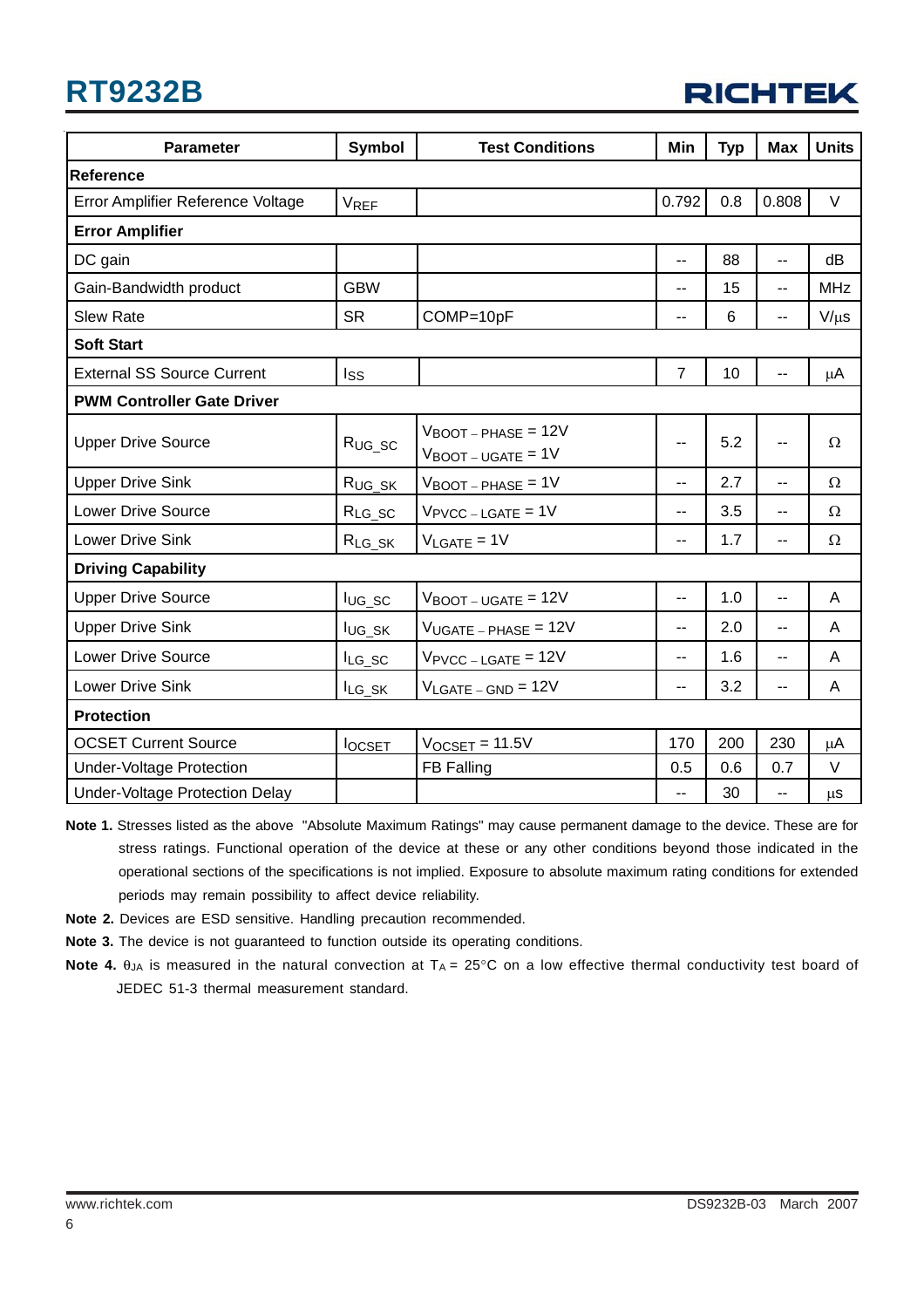## **Typical Operating Characteristics**

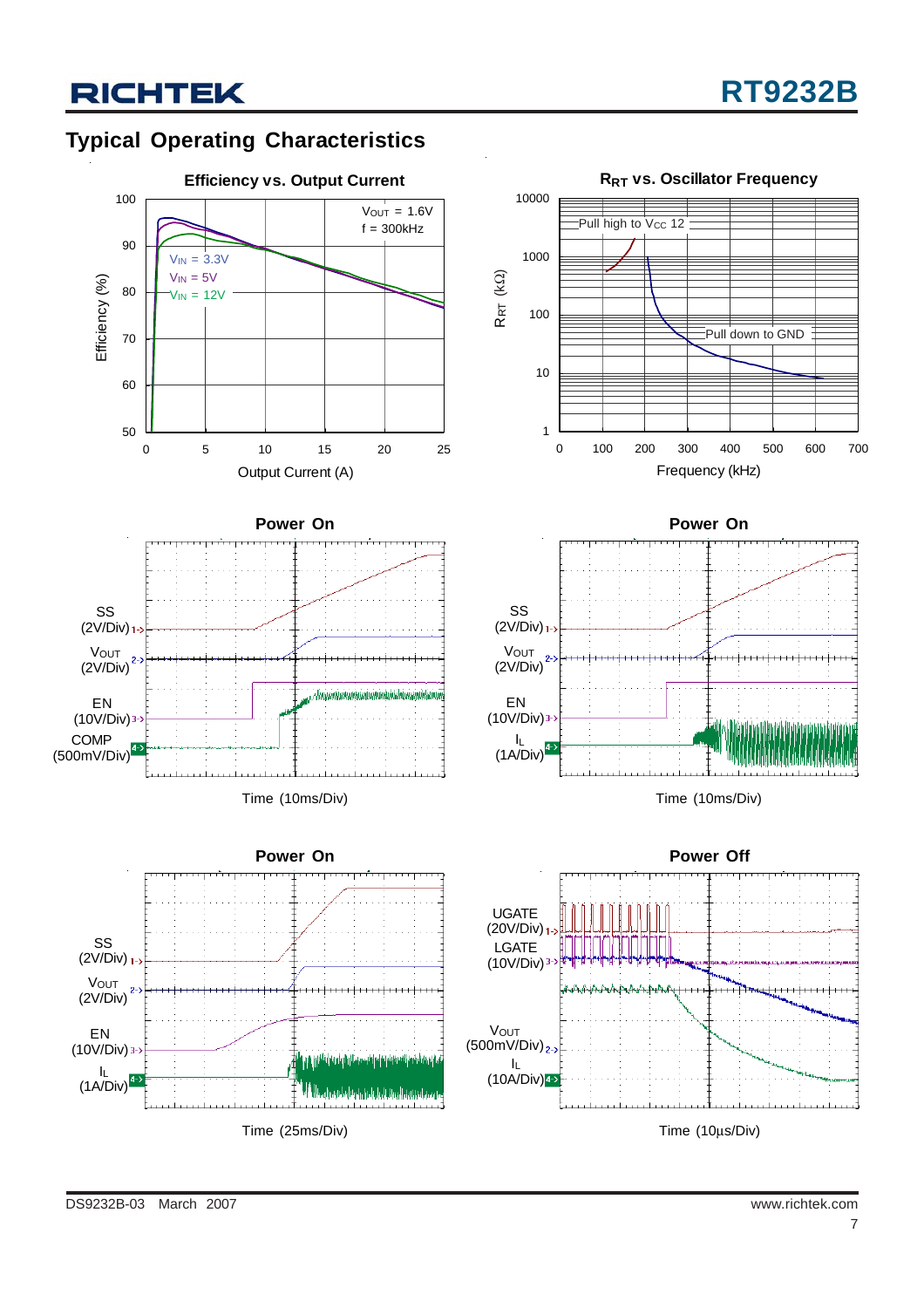









Time (1ms/Div)





Time (25ms/Div)

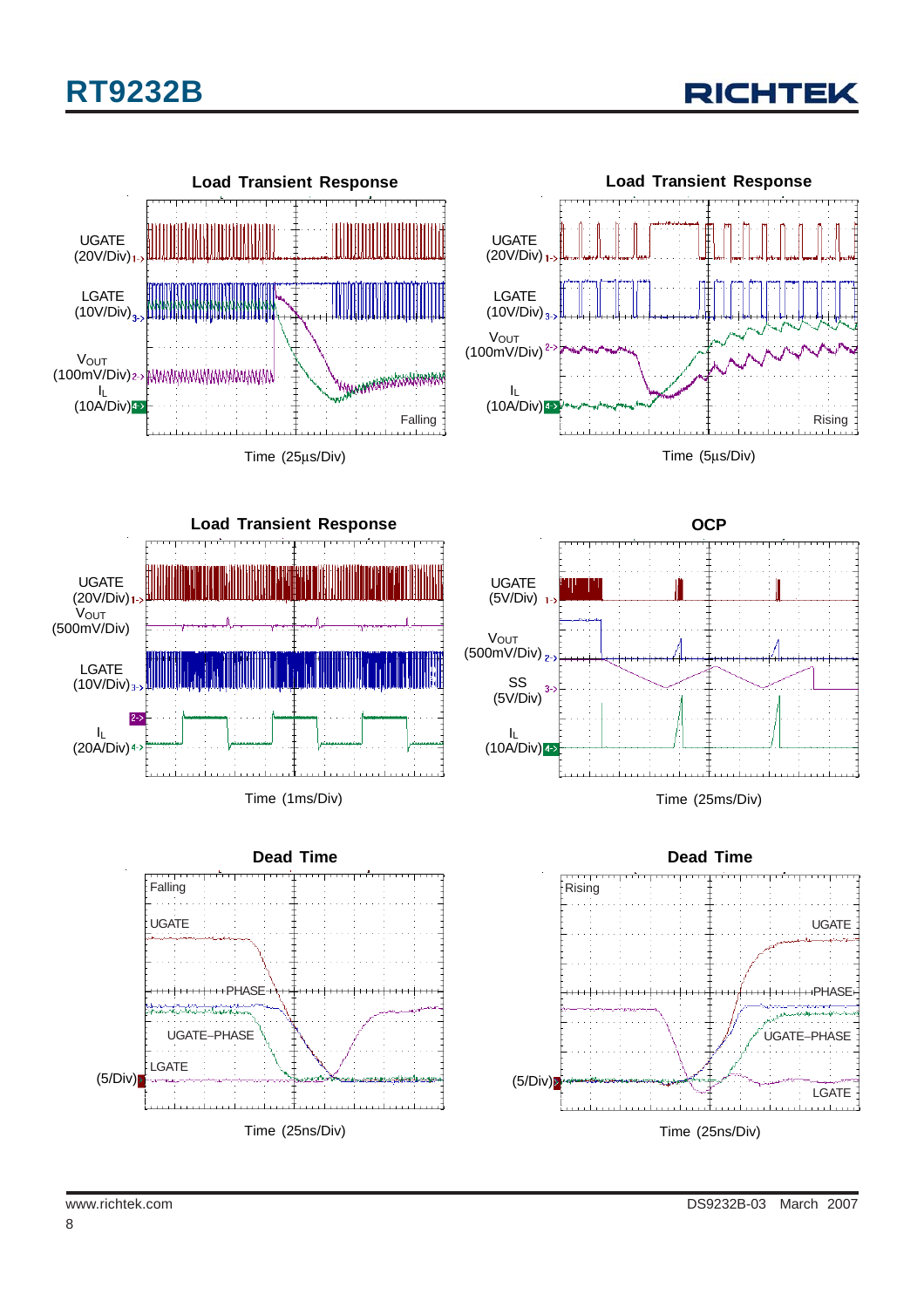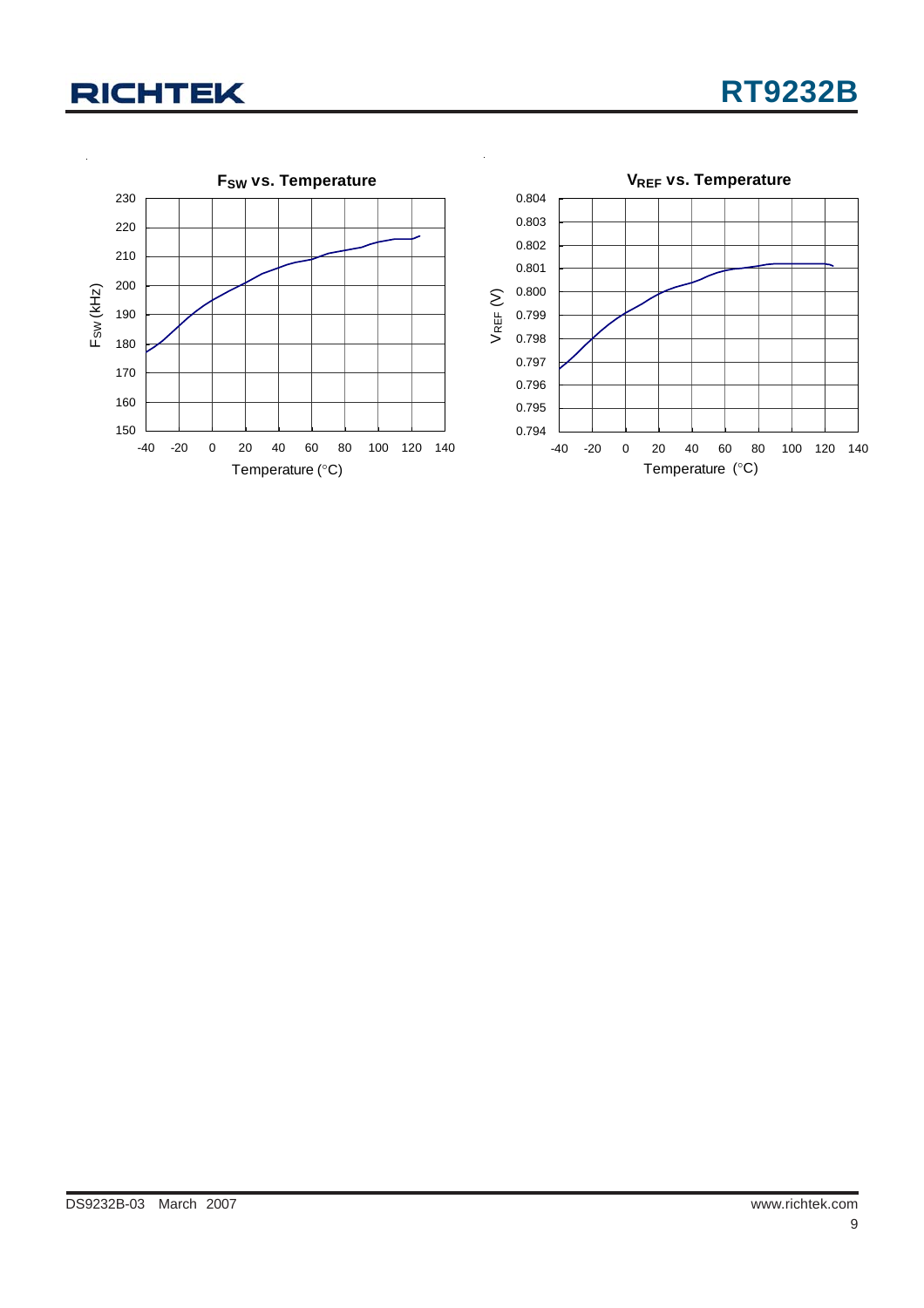### **Application Information**

The RT9232B is a single-phase synchronous buck PWM DC-DC controller designed to drive two N-MOSFETs. It provides a highly accurate, programmable output voltage precisely regulated to low voltage requirement with an internal 0.8V ±1% reference.

### **Initialization**

The RT9232B automatically initiates its softstart cycle only after  $V_{CC}$  and  $V_{IN}$  power and chip enabling signals are ready. There is no special power-on sequence should be took care especially while implement the chip in. The internal Power-On Reset (POR) logic continually monitors the voltage level of input power and enabling pin; in which the IC supply power is monitored via VCC pin and input power  $V_{IN}$  is via OCSET pin. An internal current source with driving capability of 200uA causes a fixed voltage drop across the resistor connecting  $V_{IN}$  to OCSET pin. The RT9232B internal logic will deem the input voltage ready once the voltage of OCSET pin is high than 1.5V. The preferred  $V_{\text{IN}}$  ready level could be set by selecting an appropriate resistor R<sub>OCSET</sub> as :

 ${\sf R}_{\sf SENSE} < \frac{{\sf V}_{\sf IN\_READV} - 1.5 {\sf V}}{200\,\mu{\sf A}}\Omega$ 

Once all voltages of VCC, OCSET, and EN pins ramp higher than the internal specific thresholds. The internal POR logic will initialize the softstart operation then. Moreover, the POR inhibits driver operation while pulling the EN pin low. Transitioning EN pin high after input supply voltages ready to initialize soft-start operation.

### **Soft-Start**

The behavior of RT9232B Soft-Start can be simply described as shown in Figure.1 below; and the Soft-Start can be sliced to several time-frames with specific operation respectively.

### **T0~T1**

The RT9232B initiates the softstart cycle as shown in Figure 1 when POR function is OK. An internal 10uA current source charges an external capacitor on SS pin (Css) to 5V. The softstart function produces an SSE signal that is equal to SS−0.8V. Error Amplifier (EA) and PWM comparator are triple-input devices. The non-inverting input

### **T1~T2**

SSE ramps up and dominates the behavior of EA during T1~T2. EA regulates COMP appropriately so that FB ramps up along the SSE curve. The output voltage ramps up accordingly. Thus upper MOSFET turns on at a limited duty and output current overshoot can be reduced.

It is noted that lower MOSFET keeps off before the upper MOSFET starts switching. This method provides smooth start up when there is residual voltage on output capacitors. The output voltage delay time and ramp up time are calculated as Equation (1) and (2) respectively.

$$
T1 - T0 = \frac{0.8V \times C_{SS}}{10 \mu A}
$$
 (s) (1)

$$
T2 - T1 = \frac{0.8V \times C_{SS}}{10 \mu A}
$$
 (s) (2)



Figure 1. Timing diagram of softstart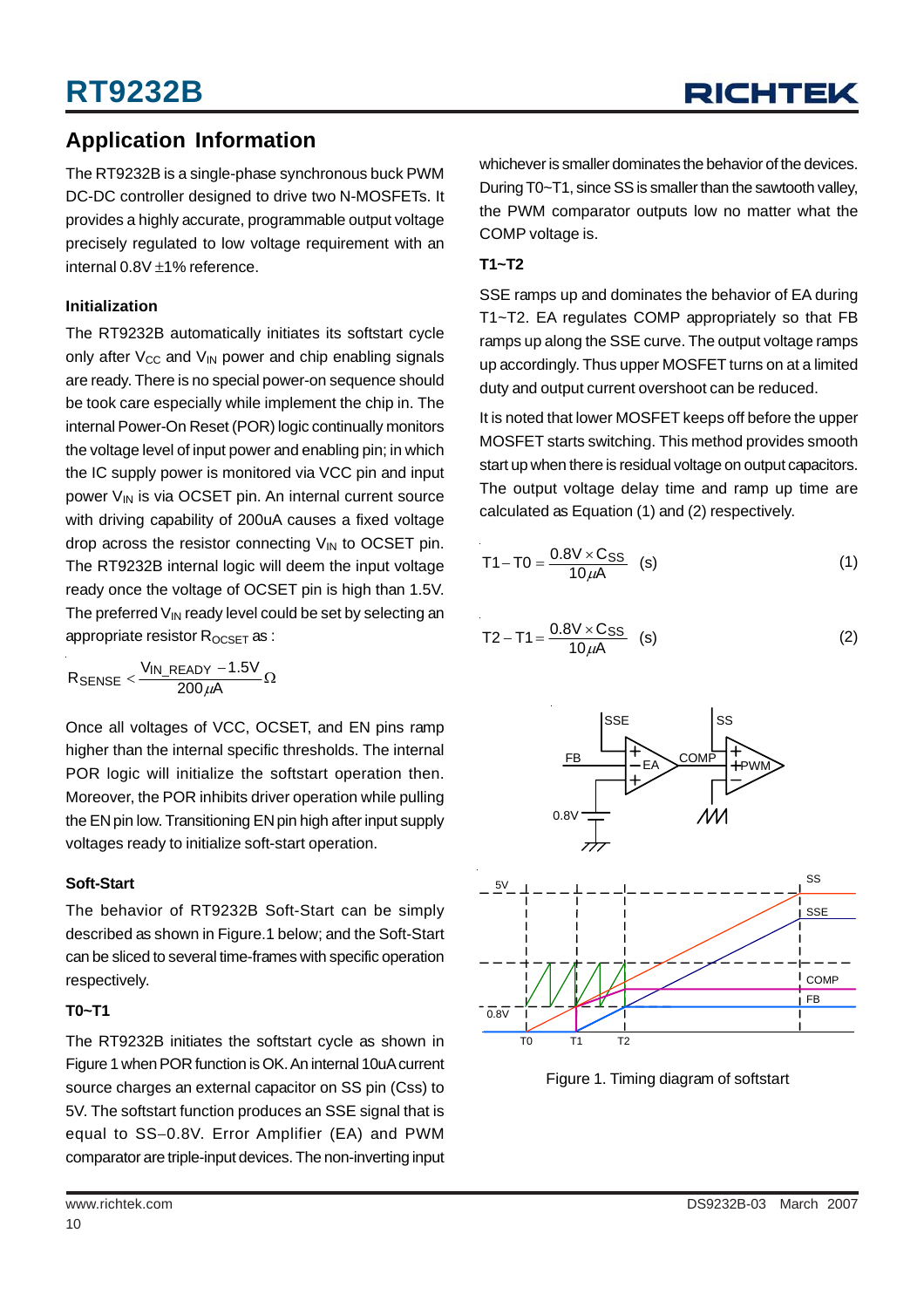#### **Switching Frequency Setting**

The default switching frequency is 200kHz when RT pin left open. A resistor connected  $(R_{RT})$  from RT pin to ground increases the switching frequency as Equation (3).

$$
f_{\rm OSC} = 200kHz + \frac{2.9 \times 10^6}{R_{RT}(\Omega)} kHz (3) \quad (R_{RT} \text{ to GND})
$$

Conversely, connecting a pull-up resistor  $(R_{RT})$  from RT pin reduces the switching frequency according to Equation (4)

$$
f_{\rm OSC} = 200 \, \text{kHz} - \frac{33 \times 10^6}{R_{\rm RT}(\Omega)} \, \text{kHz} \quad (4) \quad (R_{\rm RT} \text{ to } V_{\rm CC} = 12 \text{V})
$$

#### **Under Voltage Protection**

The under voltage protection is enabled when the RT9232B is activated and SS voltage is higher than 4V. The UVP function is specified for protecting the converter from an instant output short circuit during normal operation. The RT9232B continuously monitors the output voltage by detecting the voltage on FB pin. The UVP function is triggered and initiates the hiccup cycles when output voltage lower than 75% of designated voltage with a 30us delay.

Hiccup cycle turns off both upper and lower MOSFET first. An internal 10uA current sink discharges the softstart capacitor  $C_{SS}$ . SS pin voltage ramps down linearly. When SS pin voltage touches 0V, hiccup cycle releases and normal softstart cycle takes over. When SS voltage is higher than 4V, the UVP function is enabled again. The hiccup cycle restarts if the output short event still remains. The converter is shutdown permanently after 3 times hiccup and only restarting supply voltages can enable the converter.

Note that triggering the POR function or EN will reset the hiccup counter. Make sure that  $V_{CC}$ , EN and OCSET pin voltages are higher than their respective trip level when output short circuit occurs or the UVP function may not latch up the converter causing permanent damage to the converter.

#### **Component Selection**

Components should be appropriately selected to ensure stable operation, fast transient response, high efficiency, minimum BOM cost and maximum reliability.

#### **Output Inductor Selection**

The selection of output inductor is based on the considerations of efficiency, output power and operating frequency. For a synchronous buck converter, the ripple current of inductor  $(\Delta I_L)$  can be calculated as follows :

$$
\Delta I_{L} = (V_{IN} - V_{OUT}) \times \frac{V_{OUT}}{V_{IN} \times f_{OSC} \times L}
$$
 (5)

Generally, an inductor that limits the ripple current between 20% and 50% of output current is appropriate. Make sure that the output inductor could handle the maximum output current and would not saturate over the operation temperature range.

#### **Output Capacitor Selection**

The output capacitors determine the output ripple voltage  $(\Delta V_{\text{OUT}})$  and the initial voltage drop after a high slew-rate load transient. The selection of output capacitor depends on the output ripple requirement. The output ripple voltage is described as Equation (6).

$$
\Delta V_{OUT} = \Delta I_L \times ESR + \frac{1}{8} \times \frac{V_{OUT}}{f_{OSC}^2 \times L \times C_{OUT}} (1 - D)
$$
 (6)

For electrolytic capacitor application, typically 90~95% of the output voltage ripple is contributed by the ESR of output capacitors. Paralleling lower ESR ceramic capacitor with the bulk capacitors could dramatically reduce the equivalent ESR and consequently the ripple voltage.

#### **Input Capacitor Selection**

Use mixed types of input bypass capacitors to control the input voltage ripple and switching voltage spike across the MOSFETs. The buck converter draws pulsewise current from the input capacitor during the on time of upper MOSFET. The RMS value of ripple current flowing through the input capacitor is described as :

$$
I_{IN(RMS)} = I_{OUT} \times \sqrt{D \times (1 - D)}
$$
 (7)

The input bulk capacitor must be cable of handling this ripple current. Sometime, for higher efficiency the low ESR capacitor is necessarily. Appropriate high frequency ceramic capacitors physically near the MOSFETs effectively reduce the switching voltage spikes.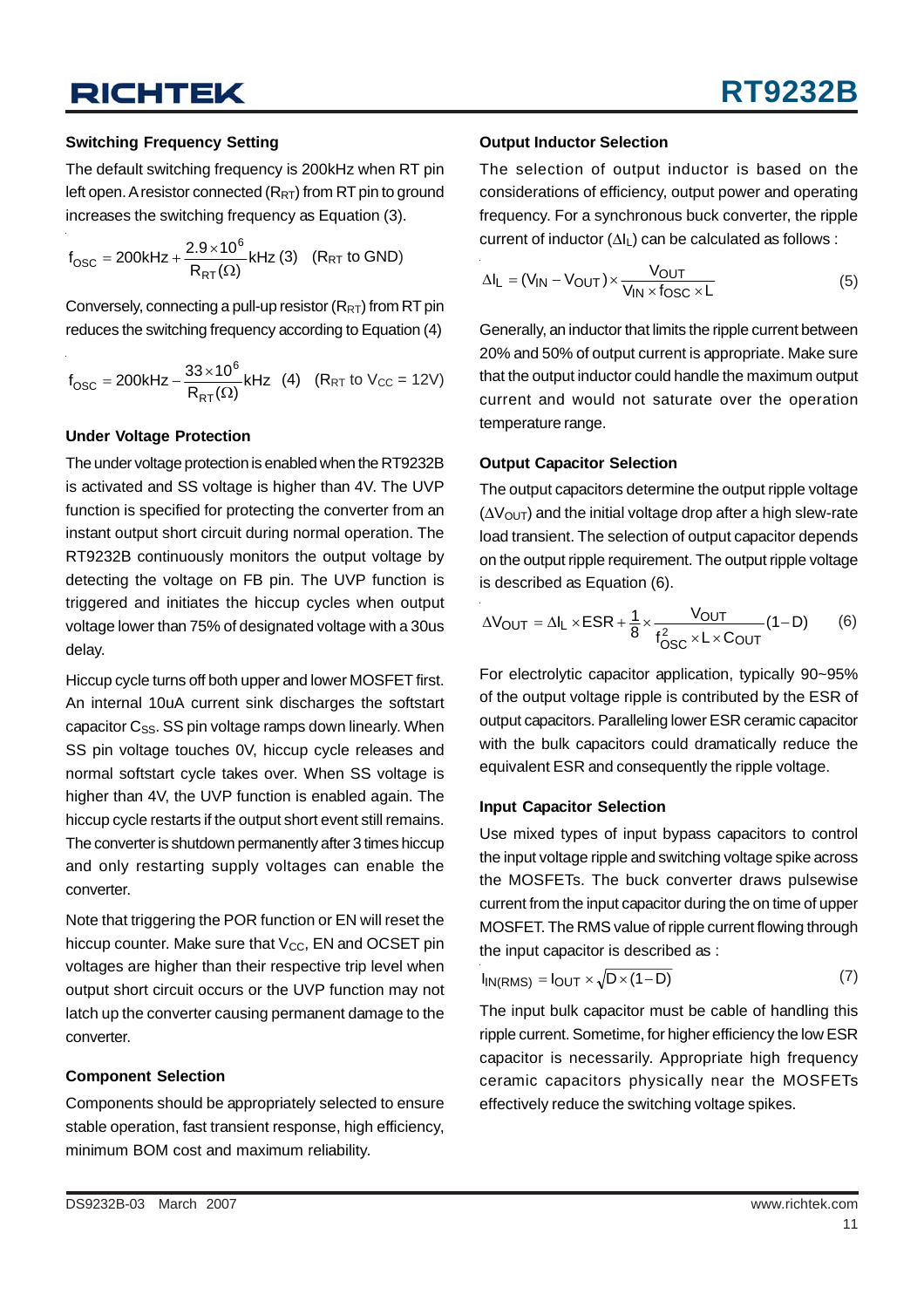### **MOSFET Selection**

The selection of MOSFETs is based upon the considerations of R<sub>DS(ON)</sub>, gate driving requirements, and thermal management requirements. The power loss of upper MOSFET consists of conduction loss and switching loss and is expressed as :

 $P_{UPPER} = P_{COND\_UPPER} + P_{SW\_UPPER}$  (8)

$$
= I^2\text{OUT} \times R_\text{DS(ON)} \times D + \frac{1}{2}I_{OUT}
$$

 $\times$  V<sub>IN</sub>  $\times$  (Trise + T<sub>FALL</sub>)  $\times$  fosc

where  $T_{RISE}$  and  $T_{FALL}$  are rising and falling time of  $V_{DS}$  of upper MOSFET respectively.  $R_{DS(ON)}$  and  $Q_G$  should be simultaneously considered to minimize power loss of upper MOSFET.

The power loss of lower MOSFET consists of conduction loss, reverse recovery loss of body diode, and conduction loss of body diode and is expressed as :

 $P_{LOWER} = P_{COND\_LOWER} + P_{RR} + P_{DIODE}$  (9)

 $=$   $I^2$ OUT  $\times$  R<sub>DS(ON)</sub>  $\times$  (1 - D) + Q<sub>RR</sub>  $\times$  V<sub>IN</sub>  $\times$  f<sub>OSC</sub>

$$
+\frac{1}{2}I_{OUT} \times V_F \times T_{DIODE} \times f_{OSC}
$$

where  $T_{DIODE}$  is the conducting time of lower body diode.

Special control scheme is adopted to minimize body diode conducting time. As a result, the  $R_{DS(ON)}$  loss dominates the power loss of lower MOSFET. Use MOSFET with adequate  $R_{DS(ON)}$  to minimize power loss and satisfy thermal requirements.

### **Feedback Compensation**

Figure 2 highlights the voltage-mode control loop for a synchronous buck converter. Figure 3 shows the corresponding Bode plot. The output voltage  $(V<sub>OUT</sub>)$  is regulated to the reference voltage. The error amplifier EA output (COMP) is compared with the oscillator (OSC) sawtooth wave to provide a pulse-width modulated (PWM) wave with an amplitude of  $V_{IN}$  at the PHASE node. The PWM wave is smoothed by the output filter (L and  $C_{\text{OUT}}$ ).

The modulator transfer function is the small-signal transfer function of  $V_{\text{OUT}}$ /COMP. This function is dominated by a DC gain and the output filter (L and  $C<sub>OUT</sub>$ ), with a double pole break frequency at  $F_{P\text{ LC}}$  and a zero at  $F_{Z\text{ ESR}}$ . The DC gain of the modulator is simply the input voltage  $(V_{\text{IN}})$ divided by the peak-to-peak oscillator voltage  $\Delta V_{\infty}$ .

The break frequency  $F_{LC}$  and  $F_{ESR}$  are expressed as Equation (10) and (11) respectively.

$$
F_{P\_LC} = \frac{1}{2\pi\sqrt{LC_{OUT}}}
$$
 (10)

$$
F_{Z\_ESR} = \frac{1}{2\pi \times ESR \times C_{OUT}} \tag{11}
$$

The compensation network consists of the error amplifier EA and the impedance networks  $Z_{IN}$  and  $Z_{FB}$ . The goal of the compensation network is to provide a closed loop transfer function with the highest DC gain, the highest 0dB crossing frequency  $(F_C)$  and adequate phase margin. Typically,  $F_C$  in range  $1/5 \sim 1/10$  of switching frequency is adequate. The higher  $F_C$  is, the faster dynamic response is. A phase margin in the range of 45°C~ 60°C is desirable.

The equations below relate the compensation network's poles, zeros and gain to the components (R1, R2, R3, C1, C2, and C3) in Figure 2.

$$
F_{Z1} = \frac{1}{2\pi \times R2 \times C1}
$$
 (12)

$$
F_{Z2} = \frac{1}{2\pi \times (R1 + R3) \times C3}
$$
 (13)

$$
F_{P1} = \frac{1}{2\pi \times R2 \times \frac{C1 \times C2}{C1 + C2}}
$$
 (14)

$$
F_{P2} = \frac{1}{2\pi \times R3 \times C3}
$$
 (15)



Figure 2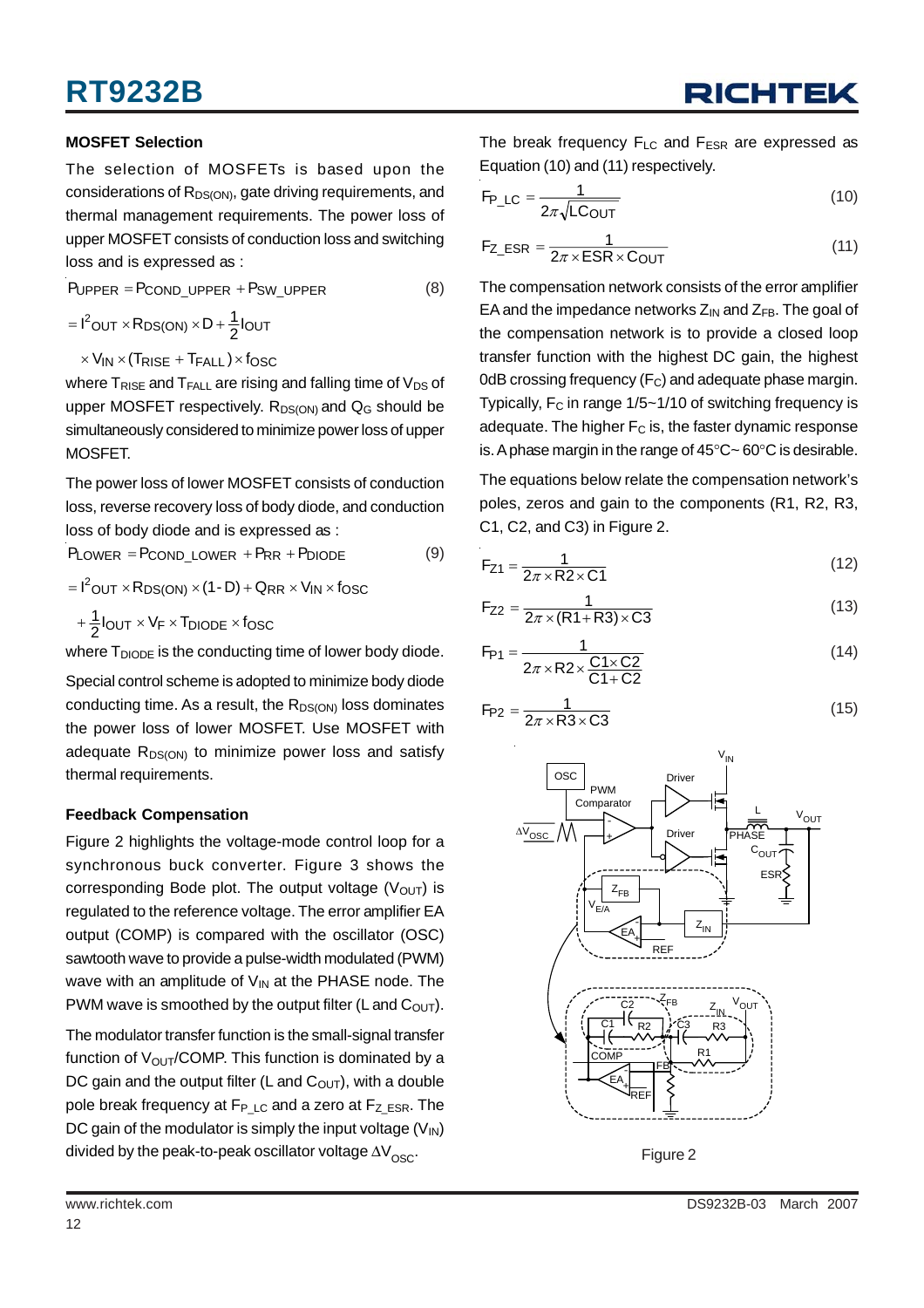

Figure 3

#### **Feedback Loop Design Procedure**

Use these guidelines for locating the poles and zeros of the compensation network :

- 1. Pick Gain (R2/R1) for desired 0dB crossing frequency  $(F<sub>C</sub>)$ .
- 2. Place  $1^{ST}$  zero  $F_{Z1}$  below modulator's double pole  $F_{LC}$  $(-75\% \text{ F}_{LC})$ .
- 3. Place  $2^{ND}$  zero  $F_{Z2}$  at modulator's double pole  $F_{LC}$ .
- 4. Place  $1^{ST}$  pole  $F_{Z1}$  at the ESR zero  $F_{Z|ESR}$ .
- 5. Place  $2^{ND}$  pole  $F_{Z2}$  at half the switching frequency.
- 6. Check gain against error amplifier's open-loop gain.
- 7. Pick  $R_{FB}$  for desired output voltage.
- 8. Estimate phase margin and repeat if necessary.

### **Layout Consideration**

Layout is very important in high frequency switching converter design. If designed improperly, the PCB could radiate excessive noise and contribute to the converter instability. First, place the PWM power stage components. Mount all the power components and connections in the top layer with wide copper areas. The MOSFETs of Buck, inductor, and output capacitor should be as close to each other as possible. This can reduce the radiation of EMI due to the high frequency current loop. If the output capacitors are placed in parallel to reduce the ESR of capacitor, equal sharing ripple current should be considered. Place the input capacitor directly to the drain

of high-side MOSFET. The MOSFETs of linear regulator should have wide pad to dissipate the heat. In multilayer PCB, use one layer as power ground and have a separate control signal ground as the reference of the all signal. To avoid the signal ground is effect by noise and have best load regulation, it should be connected to the ground terminal of output. Furthermore, follows below guidelines can get better performance of IC :

- (1). The IC needs a bypassing ceramic capacitor as a R-C filter to isolate the pulse current from power stage and supply to IC, so the ceramic capacitor should be placed adjacent to the IC.
- (2). Place the high frequency ceramic decoupling close to the power MOSFETs.
- (3). The feedback part should be placed as close to IC as possible and keep away from the inductor and all noise sources.
- (4). The components of bootstraps should be closed to each other and close to MOSFETs.
- (5).The PCB trace from Ug and Lg of controller to MOSFETs should be as short as possible and can carry 1A peak current.
- (6). Place all of the components as close to IC as possible.